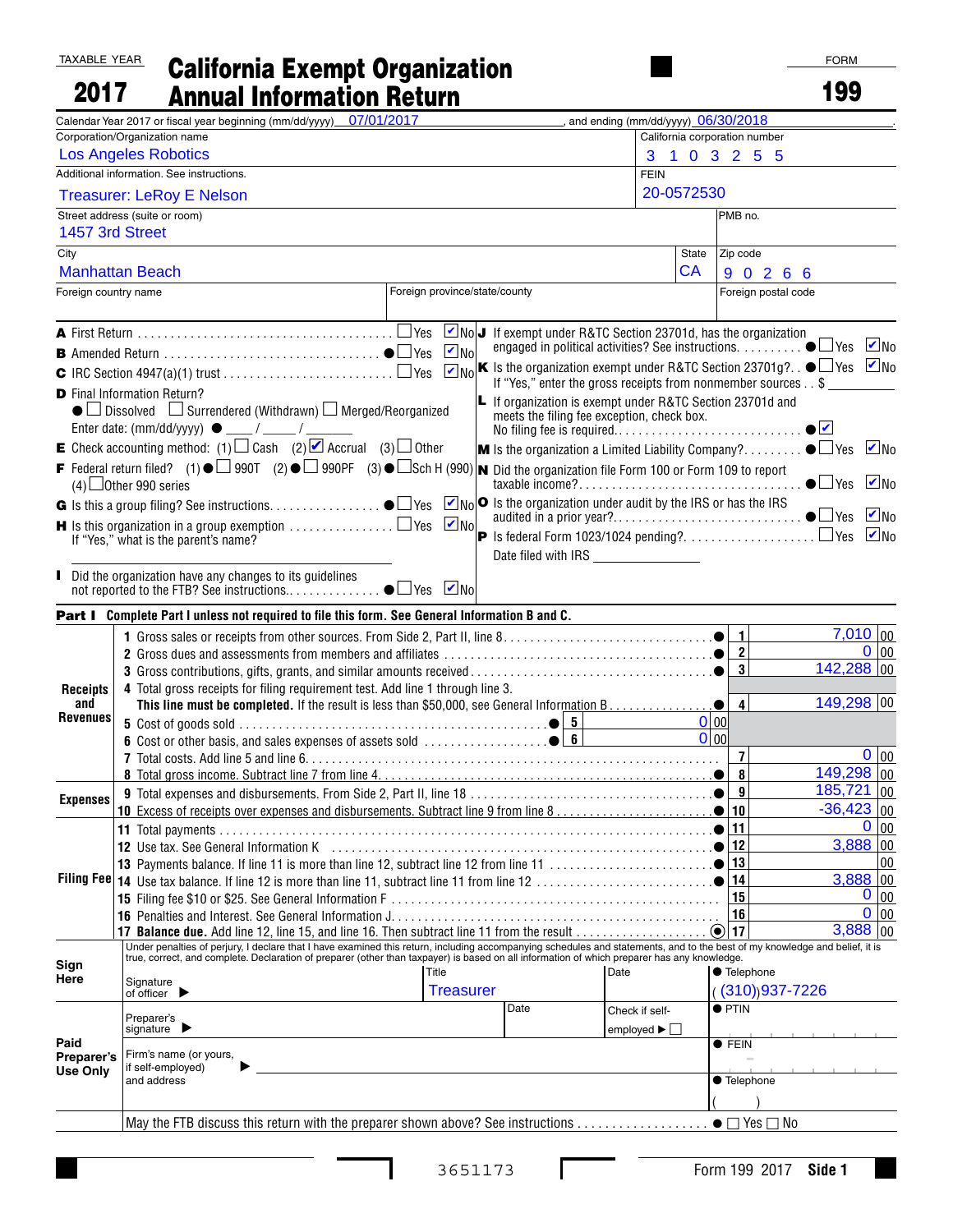

## Part II **Organizations with gross receipts of more than \$50,000 and private foundations regardless of amount of gross receipts — complete Part II or furnish substitute information.**

|                     |                                                                                                       |  |                                                                                                                                                                    |                              |                                                                     | $\mathbf{1}$                                          |                     | 7,010 00          |
|---------------------|-------------------------------------------------------------------------------------------------------|--|--------------------------------------------------------------------------------------------------------------------------------------------------------------------|------------------------------|---------------------------------------------------------------------|-------------------------------------------------------|---------------------|-------------------|
|                     |                                                                                                       |  |                                                                                                                                                                    |                              |                                                                     | $\overline{2}$                                        |                     | 0 00              |
| <b>Receipts</b>     |                                                                                                       |  |                                                                                                                                                                    | 3<br>$\overline{\mathbf{4}}$ |                                                                     | 0 00                                                  |                     |                   |
| from                |                                                                                                       |  |                                                                                                                                                                    |                              |                                                                     |                                                       |                     | $0 _{00}$         |
| <b>Other</b>        |                                                                                                       |  |                                                                                                                                                                    |                              |                                                                     |                                                       |                     | 0 00              |
| <b>Sources</b>      |                                                                                                       |  |                                                                                                                                                                    |                              |                                                                     | $6\phantom{a}$                                        |                     | $0 _{00}$         |
|                     |                                                                                                       |  |                                                                                                                                                                    |                              |                                                                     | $\overline{7}$                                        |                     | $0 _{00}$         |
|                     |                                                                                                       |  | 8 Total gross sales or receipts from other sources. Add line 1 through line 7. Enter here and on Side 1, Part I, line 1                                            |                              |                                                                     | 8<br>9'                                               |                     | 7,010 00          |
|                     |                                                                                                       |  |                                                                                                                                                                    |                              |                                                                     |                                                       |                     | $180,821$ 00      |
|                     |                                                                                                       |  |                                                                                                                                                                    |                              |                                                                     |                                                       |                     | $0 _{00}$         |
|                     |                                                                                                       |  |                                                                                                                                                                    |                              |                                                                     |                                                       |                     | $0 _{00}$         |
|                     |                                                                                                       |  |                                                                                                                                                                    |                              |                                                                     |                                                       |                     | $0 _{00}$         |
| <b>Expenses</b>     |                                                                                                       |  |                                                                                                                                                                    |                              |                                                                     |                                                       |                     | $0 _{00}$         |
| and<br>Disburse-    |                                                                                                       |  |                                                                                                                                                                    |                              |                                                                     |                                                       |                     | 0 00<br>$0 _{00}$ |
| ments               |                                                                                                       |  |                                                                                                                                                                    |                              |                                                                     |                                                       |                     | $0 _{00}$         |
|                     |                                                                                                       |  |                                                                                                                                                                    |                              |                                                                     |                                                       |                     | 4,900 00          |
|                     |                                                                                                       |  | 18 Total expenses and disbursements. Add line 9 through line 17. Enter here and on Side 1, Part I, line 9                                                          |                              |                                                                     | 18                                                    |                     | $185,721$ 00      |
|                     |                                                                                                       |  | <b>Schedule L</b> Balance Sheet                                                                                                                                    |                              | <b>Beginning of taxable year</b>                                    |                                                       | End of taxable year |                   |
| <b>Assets</b>       |                                                                                                       |  |                                                                                                                                                                    | (a)                          | (b)                                                                 | (c)                                                   |                     | (d)               |
|                     |                                                                                                       |  |                                                                                                                                                                    |                              | 40,991                                                              |                                                       |                     | 15,408            |
|                     |                                                                                                       |  |                                                                                                                                                                    |                              | 25,000                                                              |                                                       |                     | 10,250            |
|                     |                                                                                                       |  | 2 Net accounts receivable                                                                                                                                          |                              | 0                                                                   |                                                       |                     | 0                 |
|                     |                                                                                                       |  | 3 Net notes receivable                                                                                                                                             |                              | 0                                                                   |                                                       |                     | 0                 |
| 4                   |                                                                                                       |  | $Inventories \ldots \ldots \ldots \ldots \ldots \ldots \ldots \ldots \ldots$                                                                                       |                              | 0                                                                   |                                                       |                     | 0                 |
|                     |                                                                                                       |  | <b>5</b> Federal and state government obligations                                                                                                                  |                              | 0                                                                   |                                                       |                     | 0                 |
| 6                   |                                                                                                       |  |                                                                                                                                                                    |                              |                                                                     |                                                       |                     |                   |
| 7                   |                                                                                                       |  | Investments in stock                                                                                                                                               |                              | 0                                                                   |                                                       |                     | 0                 |
| 8                   |                                                                                                       |  |                                                                                                                                                                    |                              | 0<br>$\Omega$                                                       |                                                       |                     | 0                 |
| 9                   |                                                                                                       |  | Other investments. Attach schedule                                                                                                                                 |                              |                                                                     |                                                       | e                   | 0                 |
|                     |                                                                                                       |  |                                                                                                                                                                    |                              | 0                                                                   |                                                       |                     | 0                 |
|                     |                                                                                                       |  | <b>b</b> Less accumulated depreciation                                                                                                                             |                              | $\mathbf{0}$                                                        |                                                       |                     | $\Omega$          |
|                     |                                                                                                       |  |                                                                                                                                                                    |                              |                                                                     |                                                       |                     |                   |
|                     |                                                                                                       |  | 12 Other assets. Attach schedule                                                                                                                                   |                              | $\mathbf{0}$                                                        |                                                       | ●                   | $\Omega$          |
|                     |                                                                                                       |  |                                                                                                                                                                    |                              | 65,991                                                              |                                                       |                     | 25,658            |
|                     |                                                                                                       |  | <b>Liabilities and net worth</b>                                                                                                                                   |                              |                                                                     |                                                       |                     |                   |
|                     |                                                                                                       |  | 14 Accounts payable                                                                                                                                                |                              | 7,797                                                               |                                                       |                     | 3,888             |
|                     |                                                                                                       |  | 15 Contributions, gifts, or grants payable                                                                                                                         |                              | 0                                                                   |                                                       |                     | 0                 |
|                     |                                                                                                       |  | 16 Bonds and notes payable                                                                                                                                         |                              |                                                                     |                                                       |                     | 0                 |
|                     |                                                                                                       |  | 17 Mortgages payable                                                                                                                                               |                              | $\mathbf 0$                                                         |                                                       | ●                   | 0                 |
|                     |                                                                                                       |  | 18 Other liabilities. Attach schedule                                                                                                                              |                              | 0                                                                   |                                                       |                     | 0                 |
|                     |                                                                                                       |  | 19 Capital stock or principal fund                                                                                                                                 |                              | $\mathbf 0$                                                         |                                                       | ●                   | $\mathbf 0$       |
|                     |                                                                                                       |  | 20 Paid-in or capital surplus. Attach reconciliation                                                                                                               |                              | $\mathbf{0}$                                                        |                                                       |                     | $\mathbf 0$       |
|                     |                                                                                                       |  | 21 Retained earnings or income fund                                                                                                                                |                              | $\mathbf 0$                                                         |                                                       | e                   | 0                 |
|                     |                                                                                                       |  | 22 Total liabilities and net worth                                                                                                                                 |                              | 58,194                                                              |                                                       |                     | 21,770            |
| <b>Schedule M-1</b> |                                                                                                       |  | Reconciliation of income per books with income per return<br>Do not complete this schedule if the amount on Schedule L, line 13, column (d), is less than \$50,000 |                              |                                                                     |                                                       |                     |                   |
|                     |                                                                                                       |  | 1 Net income per books<br>$\bullet$                                                                                                                                |                              | 7 Income recorded on books this year                                |                                                       |                     |                   |
|                     |                                                                                                       |  | 2 Federal income tax<br>$\bullet$                                                                                                                                  |                              |                                                                     | not included in this return. Attach schedule $\ldots$ |                     |                   |
|                     | 3 Excess of capital losses over capital gains<br>$\bullet$<br>8 Deductions in this return not charged |  |                                                                                                                                                                    |                              |                                                                     |                                                       |                     |                   |
|                     | 4 Income not recorded on books this year.<br>against book income this year.                           |  |                                                                                                                                                                    |                              |                                                                     |                                                       |                     |                   |
|                     |                                                                                                       |  | $\bullet$                                                                                                                                                          |                              |                                                                     |                                                       |                     |                   |
|                     |                                                                                                       |  |                                                                                                                                                                    |                              |                                                                     |                                                       |                     |                   |
|                     |                                                                                                       |  | 5 Expenses recorded on books this year not                                                                                                                         |                              | <b>9</b> Total. Add line 7 and line $8 \ldots \ldots \ldots \ldots$ |                                                       |                     |                   |
|                     |                                                                                                       |  | deducted in this return. Attach schedule<br>$\bullet$                                                                                                              |                              | <b>10</b> Net income per return.                                    |                                                       |                     |                   |
|                     |                                                                                                       |  | 6 Total. Add line 1 through line 5.                                                                                                                                | Subtract line 9 from line 6  |                                                                     |                                                       |                     |                   |

I

Г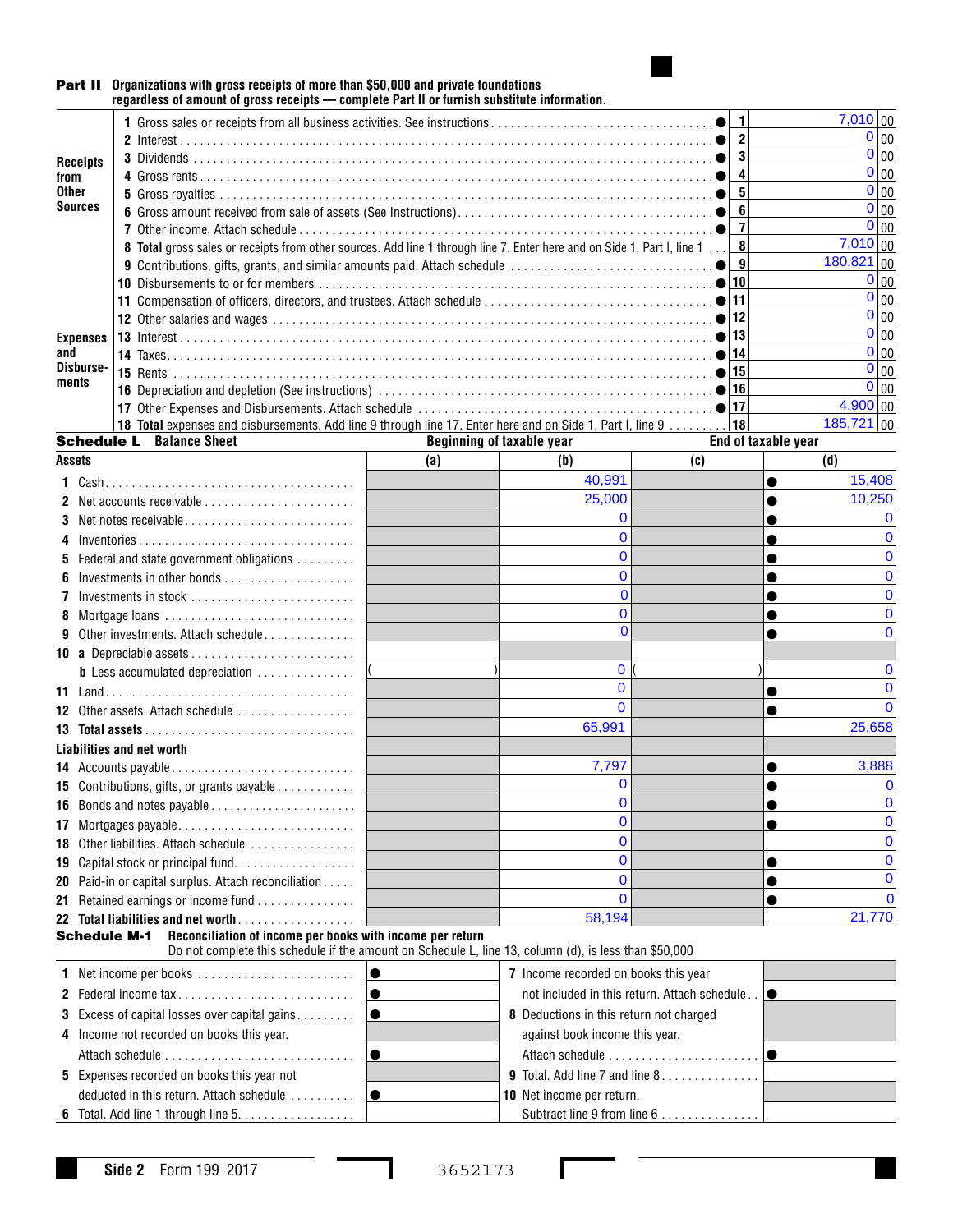# **Schedule of Contributions, Gifts, Grants, and Similar Amounts Paid**

| Team Grants – Team Registrations and Robot Equipment |  |
|------------------------------------------------------|--|
|------------------------------------------------------|--|

| <b>Address</b><br><b>Name</b>                     |                     | City                   | Zip   | <b>Amount</b> | Relationship |  |  |  |
|---------------------------------------------------|---------------------|------------------------|-------|---------------|--------------|--|--|--|
| 2017 July - December                              |                     |                        |       |               |              |  |  |  |
| 118th St ES                                       | 144 E 118th St      | Los Angeles            | 90061 | 1,034.86      | None         |  |  |  |
| 122nd St ES                                       | 405 E 122nd St      | Los Angeles            | 90061 | 1,034.86      | None         |  |  |  |
| Andasol Ave ES                                    | 10126 Encino Ave    | Northridge             | 91325 | 884.86        | None         |  |  |  |
| Calabash Charter Academy                          | 23055 Eugene St     | Woodland               | 91364 | 1,034.86      | None         |  |  |  |
|                                                   |                     | Hills                  |       |               |              |  |  |  |
| Canterbury Ave ES                                 | 13670 Montague St   | Arleta                 | 91331 | 1,034.86      | None         |  |  |  |
| Crestwood St ES                                   | 1946 W Crestwood St | Rancho Palos<br>Verdes | 90275 | 1,034.86      | None         |  |  |  |
| Dearborn Elementary Charter                       | 9420 Wish Ave       | Northridge             | 91325 | 1,034.86      | None         |  |  |  |
| Academy                                           |                     |                        |       |               |              |  |  |  |
| Eagle Rock ES                                     | 2057 Fair Park Ave  | Los Angeles            | 90041 | 1,034.86      | None         |  |  |  |
| El Oro Way Charter for Enriched<br><b>Studies</b> | 12230 El Oro Way    | Granada Hills          | 91344 | 1,034.86      | None         |  |  |  |
| <b>Elizabeth Learning Center</b>                  | 4811 Elizabeth St   | Cudahy                 | 90201 | 4284.38       | None         |  |  |  |
| Emelita Academy Charter                           | 17931 Hatteras St   | Encino                 | 91316 | 1,034.86      | None         |  |  |  |
| <b>Fishburn Ave ES</b>                            | 5701 Fishburn Ave   | Maywood                | 90270 | 150.00        | None         |  |  |  |
| <b>Florence Ave ES</b>                            | 7211 Bell Ave       | Los Angeles            | 90001 | 1,034.86      | None         |  |  |  |
| <b>Fullbright Ave ES</b>                          | 6940 Fullbright Ave | Winnetka               | 91306 | 1,034.86      | None         |  |  |  |
| Garvanza ES                                       | 317 N Ave 62        | Los Angeles            | 90042 | 1472.81       | None         |  |  |  |
| Granada El Com Charter                            | 17170 Tribune St    | Granada Hills          | 91344 | 1,034.86      | None         |  |  |  |
| Hamlin Charter Academy                            | 22627 Hamlin St     | West Hills             | 91307 | 150.00        | None         |  |  |  |
| Hart St ES                                        | 21040 Hart St       | Canoga Park            | 91303 | 1,034.86      | None         |  |  |  |
| Haynes Charter for Enriched<br><b>Studies</b>     | 6624 Lockhurst Ave  | West Hills             | 91307 | 1,034.86      | None         |  |  |  |
| Heliotrope Ave ES                                 | 5911 Woodlawn Ave   | Maywood                | 90270 | 1,034.86      | None         |  |  |  |
| <b>Holmes Ave ES</b>                              | 5108 Holmes Ave     | Los Angeles            | 90058 | 884.86        | None         |  |  |  |
| Hope St ES                                        | 7560 State St       | Huntington<br>Park     | 90255 | 1,034.86      | None         |  |  |  |
| <b>Huntington Park ES</b>                         | 6055 Corona Ave     | Huntington<br>Park     | 90255 | 1,034.86      | None         |  |  |  |
| Kentwood ES                                       | 8401 Emerson Ave    | Los Angeles            | 90045 | 447.08        | None         |  |  |  |
| Knollwood Preparatory Academy                     | 11822 Gerald Ave    | Granada Hills          | 91344 | 1,034.86      | None         |  |  |  |
| Liberty Blvd ES                                   | 2728 Liberty Blvd   | South Gate             | 90280 | 1,034.86      | None         |  |  |  |
| Lillian St ES                                     | 5909 Lillian St     | Los Angeles            | 90001 | 1,034.86      | None         |  |  |  |
| Loma Vista Ave ES                                 | 3629 E 58th St      | Maywood                | 90270 | 1,034.86      | None         |  |  |  |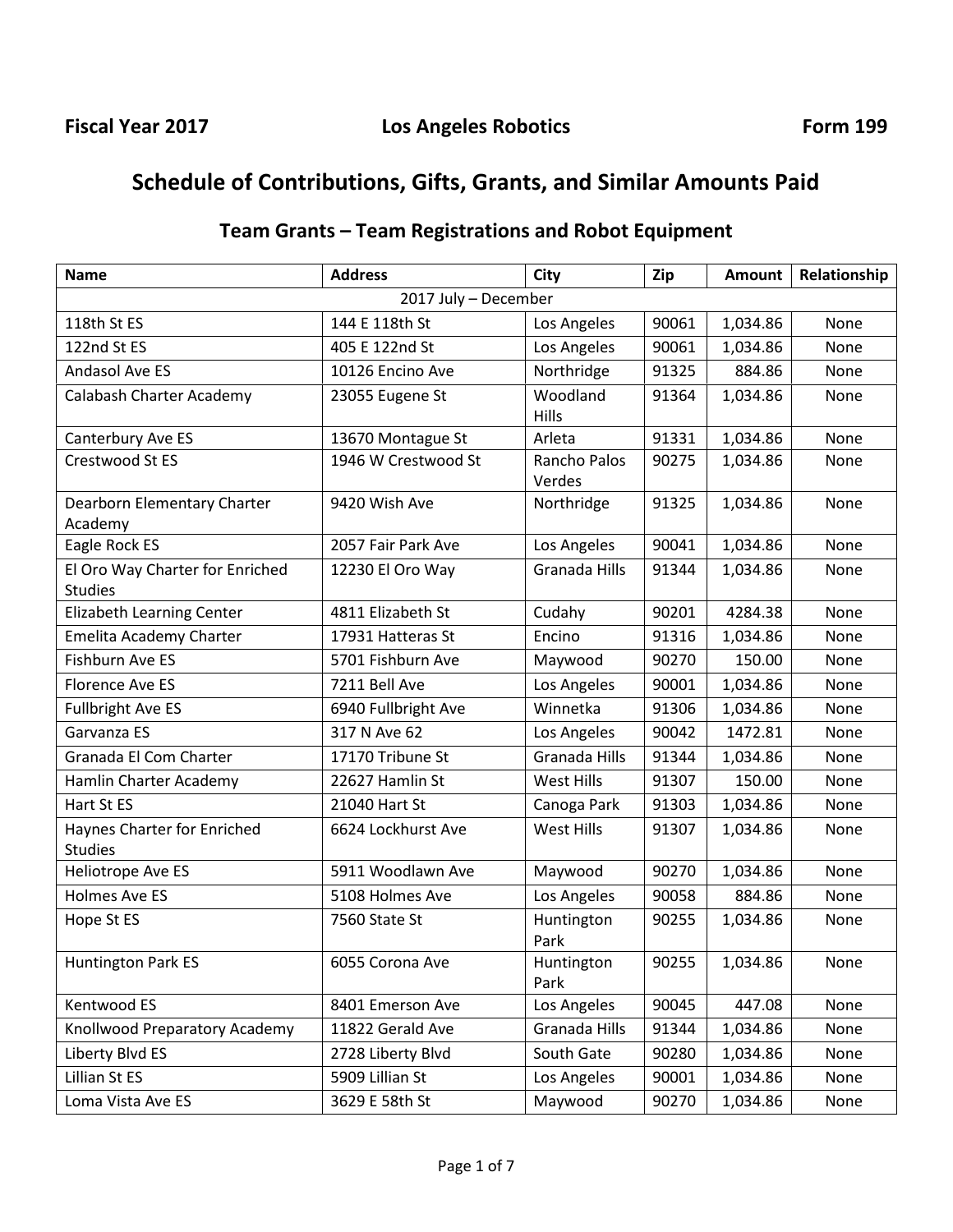| <b>Name</b>                                       | <b>Address</b>        | <b>City</b>          | Zip   | <b>Amount</b> | Relationship |
|---------------------------------------------------|-----------------------|----------------------|-------|---------------|--------------|
| Maywood ES                                        | 5200 Cudahy Ave       | Maywood              | 90270 | 1,034.86      | None         |
| Montara Ave ES/STEM Magnet                        | 10018 Montara Ave     | South Gate           | 90280 | 150.00        | None         |
| Napa St ES                                        | 10910 Napa St         | Northridge           | 91324 | 1,034.86      | None         |
| <b>Orchard Academies 2C</b>                       | 6411 Orchard Ave      | Bell                 | 90201 | 1,034.86      | None         |
| Park Ave ES                                       | 8020 Park Ave         | Cudahy               | 90201 | 1,034.86      | None         |
| <b>Plummer ES</b>                                 | 9340 Noble Ave        | North Hills          | 91343 | 1,034.86      | None         |
| Porter Ranch CS                                   | 12450 Mason Ave       | Porter Ranch         | 91326 | 884.86        | None         |
| <b>Russell ES</b>                                 | 1263 Firestone Blvd   | Los Angeles          | 90001 | 1,034.86      | None         |
| San Antonio ES                                    | 6222 State St         | Huntington<br>Park   | 90255 | 1,034.86      | None         |
| Serrania Charter for Enriched<br>Studies (CES)    | 5014 Serrania Ave     | Woodland<br>Hills    | 91364 | 1,034.86      | None         |
| State St ES                                       | 3211 Santa Ana St     | South Gate           | 90280 | 1,034.86      | None         |
| Valley Charter MS                                 | 6952 Van Nuys Blvd    | Van Nuys             | 91405 | 1,034.86      | None         |
| Van Gogh Charter ES                               | 17160 Van Gogh St     | <b>Granada Hills</b> | 91344 | 1,034.86      | None         |
| Vernon City ES                                    | 2360 E Vernon Ave     | Vernon               | 90058 | 1,034.86      | None         |
| <b>Walnut Park ES</b>                             | 2642 Olive St         | Huntington<br>Park   | 90255 | 1,034.86      | None         |
| Woodlake El Com Charter                           | 23231 Hatteras St     | Woodland<br>Hills    | 91367 | 1,034.86      | None         |
| Woodlawn Ave ES                                   | 6314 Woodlawn Ave     | Bell                 | 90201 | 1,034.86      | None         |
|                                                   | 2018 January - June   |                      |       |               |              |
| 1st Street Elementary School                      | 2820 E 1st St         | Los Angeles          | 90033 | 1,036.88      | None         |
| 3rd Street Elementary School                      | 201 S June St         | Los Angeles          | 90004 | 1,036.89      | None         |
| 10th Street Elementary School                     | 1000 Grattan St       | Los Angeles          | 90015 | 1,036.89      | None         |
| 42nd Street Elementary School                     | 4231 4th Ave          | Los Angeles          | 90008 | 1,036.89      | None         |
| 49th Street Elementary School                     | 750 E 49th St         | Los Angeles          | 90011 | 361.34        | None         |
| 52nd Street Elementary School                     | 816 W 51st St         | Los Angeles          | 90037 | 1,036.89      | None         |
| 61st Street Elementary School                     | 6020 S Figueroa       | Los Angeles          | 90003 | 361.34        | None         |
| 95th Street Elementary School                     | 1109 W 96th St        | Los Angeles          | 90044 | 1,036.89      | None         |
| Albion Street Elementary School                   | 322 S Ave 18          | Los Angeles          | 90031 | 361.34        | None         |
| Angeles Mesa Elementary School &<br>Dreams Magnet | 2611 W 52nd St        | Los Angeles          | 90043 | 1,036.89      | None         |
| Arlington Heights Elementary<br>School            | 1717 7th Ave          | Los Angeles          | 90019 | 361.34        | None         |
| Ascot Avenue Elementary School                    | 1447 E 45th St        | Los Angeles          | 90011 | 1,036.89      | None         |
| Atwater Avenue Elementary School                  | 3271 Silver Lake Blvd | Los Angeles          | 90039 | 1,036.88      | None         |
| <b>Baldwin Hills Elementary School</b>            | 5421 Rodeo Rd         | Los Angeles          | 90016 | 1,036.89      | None         |
| Charles W. Barrett Elementary<br>School           | 419 W 98th St         | Los Angeles          | 90003 | 1,036.88      | None         |
| <b>Belvedere Elementary School</b>                | 3724 E 1st St         | City Terrace         | 90063 | 1,036.89      | None         |
| Belvedere Middle School                           | 312 N Record Ave      | Los Angeles          | 90063 | 1,474.84      | None         |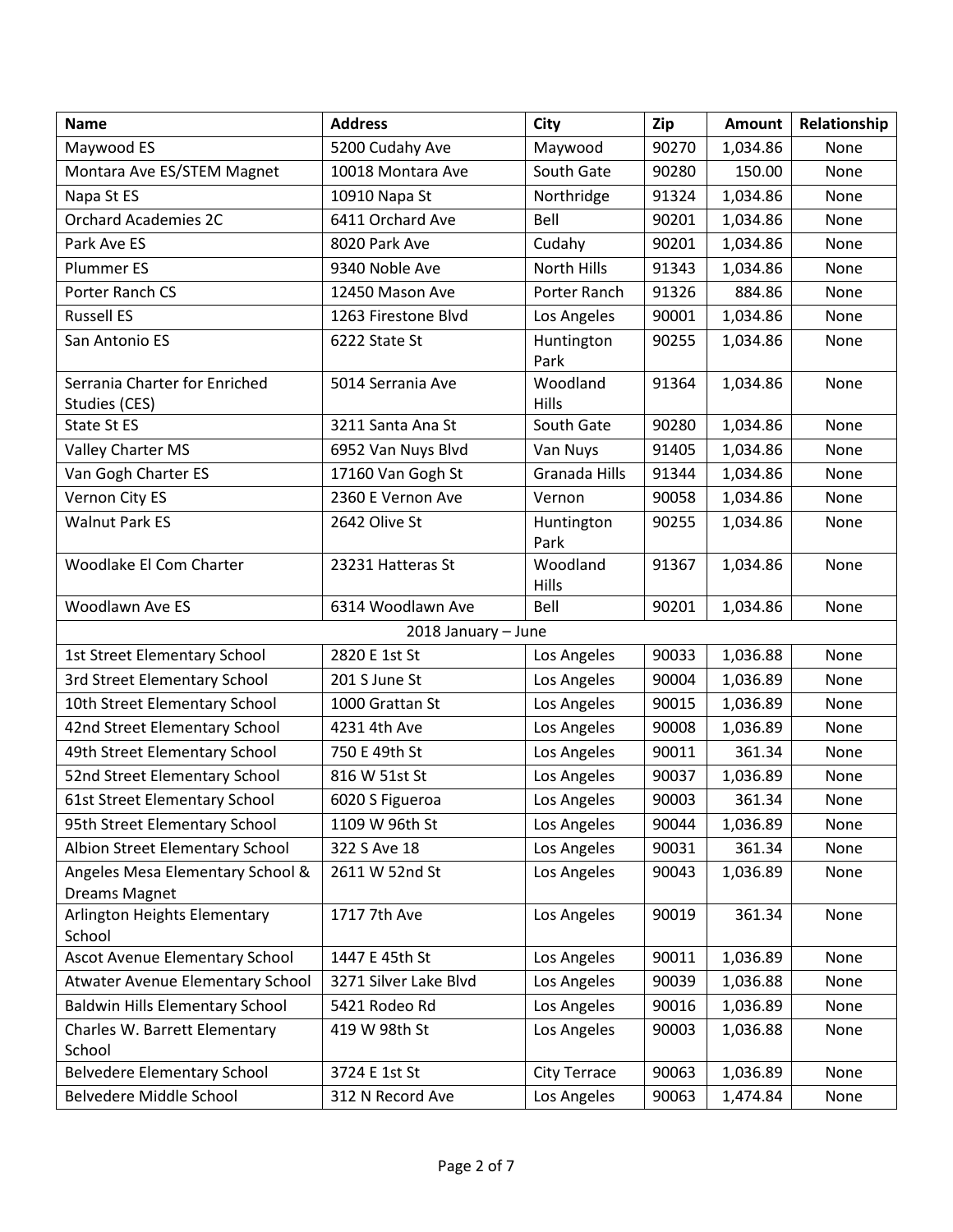| <b>Name</b>                                                            | <b>Address</b>                         | <b>City</b>        | Zip   | <b>Amount</b> | Relationship |
|------------------------------------------------------------------------|----------------------------------------|--------------------|-------|---------------|--------------|
| Tom Bradley Elementary School                                          | 3875 Dublin Ave                        | Los Angeles        | 90008 | 1,036.89      | None         |
| <b>Global Awareness Magnet</b>                                         |                                        |                    |       |               |              |
| <b>Brockton Avenue Elementary</b>                                      | 1309 Armacost Ave                      | Los Angeles        | 90025 | 1,036.89      | None         |
| School<br>Brooklyn Avenue Span School                                  | 4620 E Cesar Chavez Ave                | Los Angeles        | 90022 | 1,036.88      | None         |
| <b>Budlong Avenue Elementary School</b>                                |                                        |                    | 90044 | 1,036.89      | None         |
| Canfield Avenue Elementary School                                      | 5940 S Budlong Ave<br>9233 Airdrome St | Los Angeles        |       |               |              |
|                                                                        | 421 Entrada Dr                         | Los Angeles        | 90035 | 1,036.88      | None<br>None |
| Canyon Charter Elementary School<br><b>Carpenter Community Charter</b> |                                        | Santa Monica       | 90402 | 1,042.96      |              |
| School                                                                 | 3909 Carpenter Ave                     | <b>Studio City</b> | 91604 | 1,036.88      | None         |
| Castelar Street Elementary School                                      | 840 Yale St                            | Los Angeles        | 90012 | 1,036.88      | None         |
| Cimarron Avenue Elementary<br><b>School STEAM Magnet</b>               | 11559 Cimarron Ave                     | Hawthorne          | 90250 | 1,042.96      | None         |
| <b>Clifford Math &amp; Technology</b>                                  | 2150 Duane St                          | Los Angeles        | 90026 | 1,036.89      | None         |
| Magnet                                                                 |                                        |                    |       |               |              |
| <b>Clover Avenue Elementary School</b>                                 | 11020 Clover Ave                       | Los Angeles        | 90034 | 361.34        | None         |
| Corona Avenue Elementary School                                        | 3825 Bell Ave                          | Bell               | 90201 | 361.34        | None         |
| Cowan Avenue Elementary School                                         | 7615 Cowan Ave                         | Los Angeles        | 90045 | 1,036.89      | None         |
| <b>Crescent Heights Boulevard</b>                                      | 1661 S Crescent Heights                | Los Angeles        | 90035 | 1,036.89      | None         |
| <b>Elementary School Language Arts</b>                                 | <b>Blvd</b>                            |                    |       |               |              |
| and Social Justice Magnet<br>Christopher Dena Elementary               | 1314 S Dacotah St                      | Los Angeles        | 90023 | 361.34        | None         |
| School                                                                 |                                        |                    |       |               |              |
| Delevan Drive Elementary School                                        | 4168 W Ave 42                          | Los Angeles        | 90065 | 1,036.89      | None         |
| El Sereno Elementary School                                            | 3838 Rosemead Ave                      | Los Angeles        | 90032 | 1,036.89      | None         |
| El Sereno Middle School                                                | 2839 N Eastern Ave                     | Los Angeles        | 90032 | 1,036.89      | None         |
| Jaime Escalante Elementary School                                      | 4443 Live Oak St                       | Cudahy             | 90201 | 1,036.88      | None         |
| <b>Estrella Elementary School</b>                                      | 120 E 57th St                          | Los Angeles        | 90011 | 1,036.89      | None         |
| <b>Euclid Avenue Elementary School</b>                                 | 806 Euclid Ave                         | Los Angeles        | 90023 | 1,036.88      | None         |
| Fairburn Avenue Elementary School                                      | 1403 Fairburn Ave                      | Los Angeles        | 90024 | 1,036.89      | None         |
| Farmdale Elementary School                                             | 2660 Ruth Swiggett Dr                  | Los Angeles        | 90032 | 1,036.88      | None         |
| <b>Fletcher Drive Elementary School</b>                                | 3350 Fletcher Dr                       | Los Angeles        | 90065 | 1,036.89      | None         |
| Florence Nightingale Middle School                                     | 3311 N Figueroa St                     | Los Angeles        | 90065 | 1,036.89      | None         |
| Ford Boulevard Elementary School                                       | 1112 S Ford Blvd                       | Los Angeles        | 90022 | 1,036.88      | None         |
| Frank del Olmo Elementary School                                       | 100 N New Hampshire Ave                | Los Angeles        | 90004 | 1,036.89      | None         |
| Gaspar De Portola Middle School<br>and Highly Gifted Magnet            | 18720 Linnet St                        | Tarzana            | 91356 | 259.49        | None         |
| Glen Alta Span School (ES)                                             | 3410 Sierra St                         | Los Angeles        | 90031 | 361.34        | None         |
| Glen Alta Span School (MS)                                             | 3410 Sierra St                         | Los Angeles        | 90031 | 1,036.89      | None         |
| <b>Grand View Boulevard Elementary</b>                                 | 3951 Grand View Blvd                   | Los Angeles        | 90066 | 1,036.89      | None         |
| School                                                                 |                                        |                    |       |               |              |
| <b>Gratts Learning Academy for Young</b><br>Scholars (GLAYS)           | 309 S Lucas Ave                        | Los Angeles        | 90017 | 1,036.89      | None         |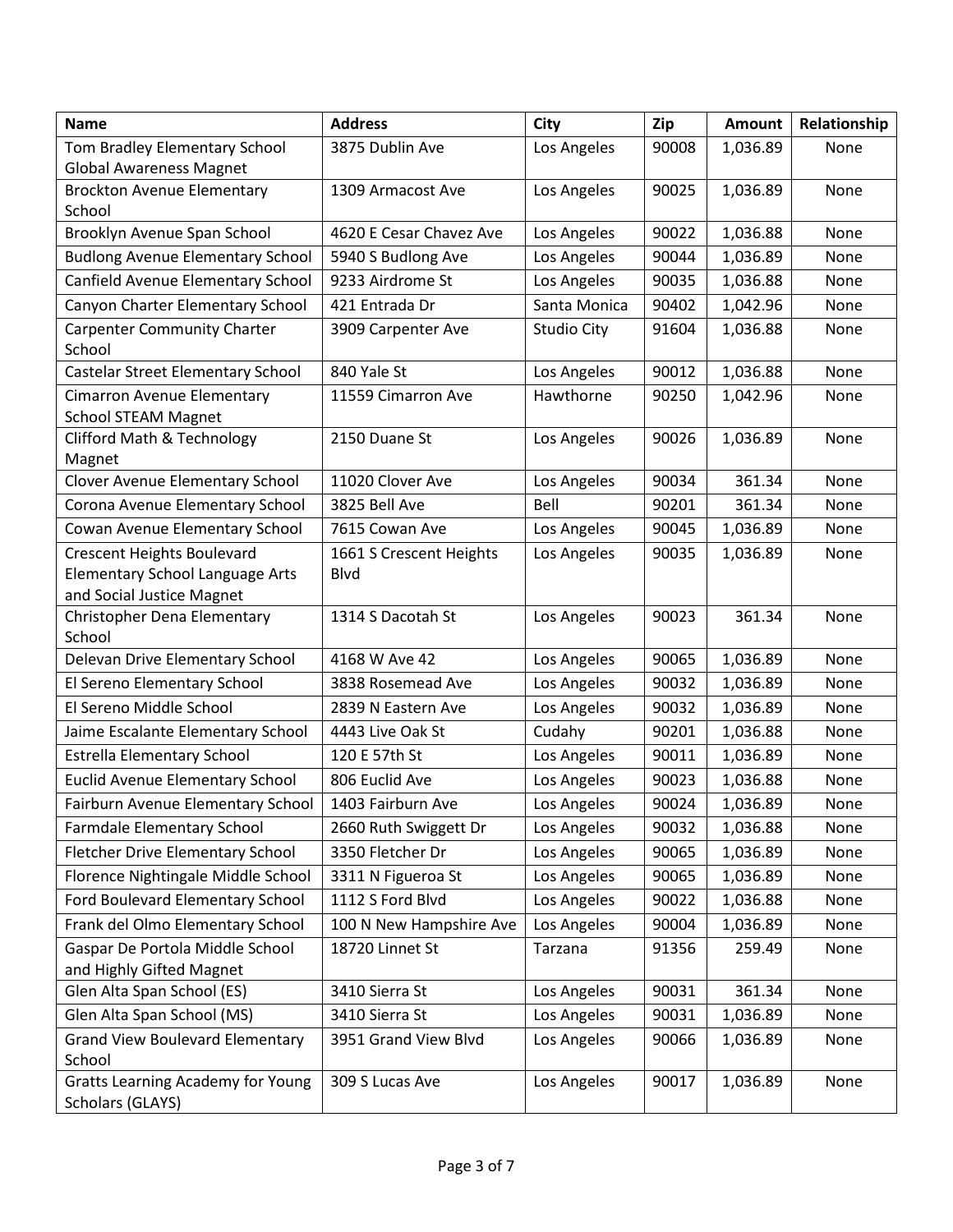| <b>Name</b>                                                 | <b>Address</b>               | <b>City</b>          | Zip   | <b>Amount</b> | Relationship |
|-------------------------------------------------------------|------------------------------|----------------------|-------|---------------|--------------|
| Hancock Park Elementary School                              | 408 S Fairfax Ave            | Los Angeles          | 90036 | 1,036.89      | None         |
| <b>Hillcrest Drive Elementary School</b>                    | 4041 Hillcrest Dr            | Los Angeles          | 90008 | 1,036.89      | None         |
| <b>Hooper Elementary School</b>                             | 1225 E 52nd St               | Los Angeles          | 90011 | 1,036.89      | None         |
| Thomas Starr King Middle School                             | 4201 Fountain Ave            | Los Angeles          | 90029 | 1,036.88      | None         |
| Kingsley Elementary School                                  | 5200 Virginia Ave            | Los Angeles          | 90029 | 1,036.89      | None         |
| Gerald A. Lawson Academy                                    | 929 W 69th St                | Los Angeles          | 90044 | 361.34        | None         |
| Lorena Street Elementary School                             | 1015 South Lorena St         | Los Angeles          | 90023 | 1,036.89      | None         |
| Loreto Street Elementary School                             | 3408 Arroyo Seco Ave         | Los Angeles          | 90065 | 1,036.89      | None         |
| Los Feliz STEMM Magnet                                      | 1740 N New Hampshire<br>Ave  | Los Angeles          | 90027 | 1,036.89      | None         |
| Malabar Street Elementary School                            | 3200 Malabar St              | Los Angeles          | 90063 | 1,036.88      | None         |
| Manhattan Place Elementary<br>School                        | 1850 W 96th St               | Los Angeles          | 90047 | 1,036.89      | None         |
| Marquez Charter Elementary<br>School                        | 16821 Marquez Ave            | Pacific<br>Palisades | 90272 | 1,036.89      | None         |
| Marvin Avenue Elementary School                             | 2411 S Marvin Ave            | Los Angeles          | 90016 | 1,036.88      | None         |
| Melrose Avenue Elementary<br>Math/Science/Technology Magnet | 731 N Detroit St             | Los Angeles          | 90046 | 1,036.89      | None         |
| Nevin Avenue Elementary School                              | 1569 East 32nd St            | Los Angeles          | 90011 | 1,036.89      | None         |
| Normandie Avenue Elementary<br>School                       | 4505 S Raymond Ave           | Los Angeles          | 90037 | 1,036.89      | None         |
| <b>Overland Avenue Elementary</b><br>School                 | 10650 Ashby Ave              | Los Angeles          | 90064 | 1,036.89      | None         |
| Pacific Boulevard Elementary<br>School                      | 2660 E 57th St               | Huntington<br>Park   | 90255 | 1,036.89      | None         |
| Palisades Charter Elementary<br>School                      | 800 Vía De La Paz            | Pacific<br>Palisades | 90272 | 1,036.88      | None         |
| Palms Elementary School                                     | 3520 Motor Ave               | Los Angeles          | 90034 | 1,036.89      | None         |
| Playa del Rey Elementary School                             | 12221 Juniette St            | <b>Culver City</b>   | 90230 | 1,039.29      | None         |
| Mid-City's Prescott School of<br><b>Enriched Sciences</b>   | 3100 W Adams Blvd            | Los Angeles          | 90018 | 1,036.89      | None         |
| Queen Anne Place Elementary<br>School                       | 1212 Queen Anne Pl           | Los Angeles          | 90019 | 1,036.89      | None         |
| Raymond Avenue Elementary<br>School                         | 7511 Raymond Ave             | Los Angeles          | 90044 | 1,036.89      | None         |
| Ricardo Lizarraga Elementary<br>School                      | 401 E 40th Pl                | Los Angeles          | 90011 | 1,036.89      | None         |
| Robert Hill Lane Elementary School                          | 1500 Avenida Cesar<br>Chavez | Monterey<br>Park     | 91754 | 1,036.89      | None         |
| Roscomare Road Elementary<br>School                         | 2425 Roscomare Rd            | Los Angeles          | 90077 | 1,036.89      | None         |
| Rosemont Avenue Elementary<br>School                        | 421 N Rosemont Ave           | Los Angeles          | 90026 | 1,036.89      | None         |
| Rowan Avenue Elementary School                              | 600 S Rowan Ave              | Los Angeles          | 90023 | 675.55        | None         |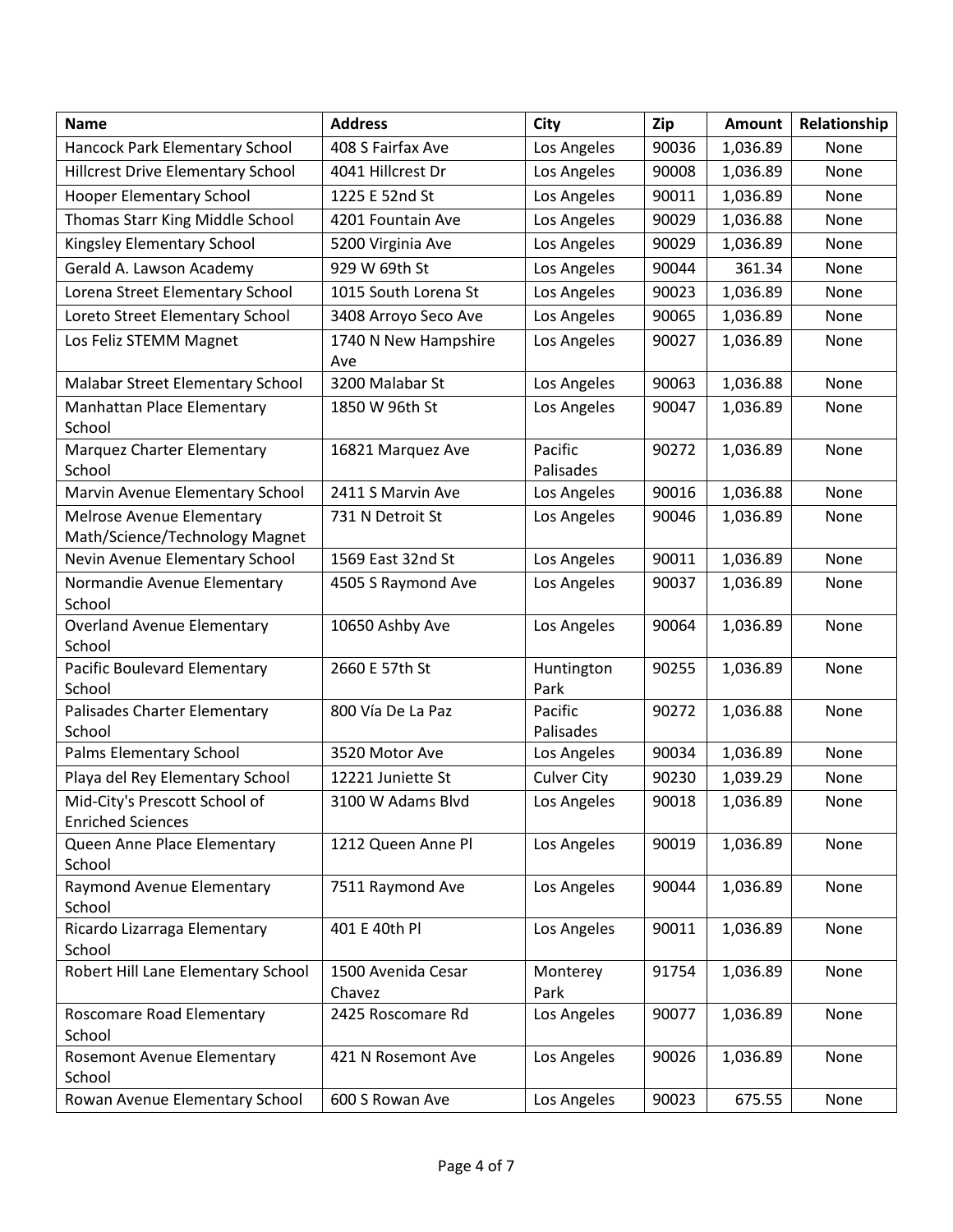| <b>Name</b>                                                              | <b>Address</b>         | <b>City</b>        | Zip   | <b>Amount</b> | Relationship |
|--------------------------------------------------------------------------|------------------------|--------------------|-------|---------------|--------------|
| San Pascual Elementary Science                                           | 815 San Pascual Ave    | Los Angeles        | 90042 | 1,036.89      | None         |
| <b>Technology Engineering Arts And</b>                                   |                        |                    |       |               |              |
| Mathematics (STEAM) Magnet<br>Sheridan Street Elementary School          | 416 Cornwell St        | Los Angeles        | 90033 | 1,036.89      | None         |
| Short Avenue Elementary School                                           | 12814 Maxella Ave      | Los Angeles        | 90066 | 1,036.89      | None         |
| Sierra Park Elementary School                                            | 3170 Budau Ave         | Los Angeles        | 90032 | 1,036.89      | None         |
| Sierra Vista Elementary School                                           | 4342 Alpha St          | Los Angeles        | 90032 | 1,036.89      | None         |
| Soto Street Elementary School                                            | 1020 S Soto St         | Los Angeles        | 90023 | 1,036.89      | None         |
| <b>Stanford Avenue Elementary</b>                                        | 2833 Illinois Ave      | South Gate         | 90280 | 1,039.36      | None         |
| School                                                                   |                        |                    |       |               |              |
| <b>Stoner Avenue Elementary School</b>                                   | 11735 Braddock Dr      | <b>Culver City</b> | 90230 | 1,039.29      | None         |
| Summit Preparatory Charter School                                        | 644 56th St            | Los Angeles        | 90011 | 1,036.88      | None         |
| <b>Sunrise Elementary School</b>                                         | 2821 East Seventh St   | Los Angeles        | 90023 | 361.34        | None         |
| <b>Toland Way Elementary School</b>                                      | 4545 Toland Way        | Los Angeles        | 90041 | 1,036.88      | None         |
| <b>Trinity Street Elementary School</b>                                  | 3736 Trinity St        | Los Angeles        | 90011 | 1,036.89      | None         |
| Valley View Elementary School                                            | 6921 Woodrow Wilson Dr | Los Angeles        | 90068 | 1,036.88      | None         |
| Victoria Avenue Elementary School                                        | 3320 Missouri Ave      | South Gate         | 90280 | 1,042.96      | None         |
| Virginia Road Elementary School                                          | 2925 Virginia Rd       | Los Angeles        | 90016 | 1,036.89      | None         |
| Walnut Park Middle School A of<br>Social Justice and Service Learning    | 7500 Marbrisa Ave      | <b>Walnut Park</b> | 90255 | 1,036.88      | None         |
| West Athens Elementary School                                            | 1110 W 119th St        | Los Angeles        | 90046 | 1,036.89      | None         |
| <b>Westport Heights Elementary</b><br>School                             | 6011 W 79th St         | Los Angeles        | 90045 | 1,036.89      | None         |
| Wilshire Park Elementary School                                          | 4063 Ingraham St       | Los Angeles        | 90005 | 1,036.89      | None         |
| Wilton Place Elementary School                                           | 745 S Wilton Pl        | Los Angeles        | 90005 | 1,036.89      | None         |
| <b>Wonderland Avenue Elementary</b><br>School Gifted/High Ability Magnet | 8510 Wonderland Ave    | Los Angeles        | 90046 | 361.34        | None         |
| Yorkdale Elementary School                                               | 5657 Meridian St       | Los Angeles        | 90042 | 1,036.89      | None         |
| Young Empowered Scholars (YES)                                           | 3140 Hyde Park Blvd    | Los Angeles        | 90043 | 361.34        | None         |
| Academy                                                                  |                        |                    |       |               |              |
| League Hosts Only                                                        |                        |                    |       |               |              |
| Augusta Hawkins High School                                              | 825 W 60th St          | Los Angeles        | 90044 | 437.96        | None         |
| Samuel Gompers Middle School                                             | 234 E 112th St         | Los Angeles        | 90061 | 437.96        | None         |
| Barack Obama Middle School                                               | 1700 W 46th St         | Los Angeles        | 90062 | 437.96        | None         |
|                                                                          | Total                  |                    |       | 143,821.48    |              |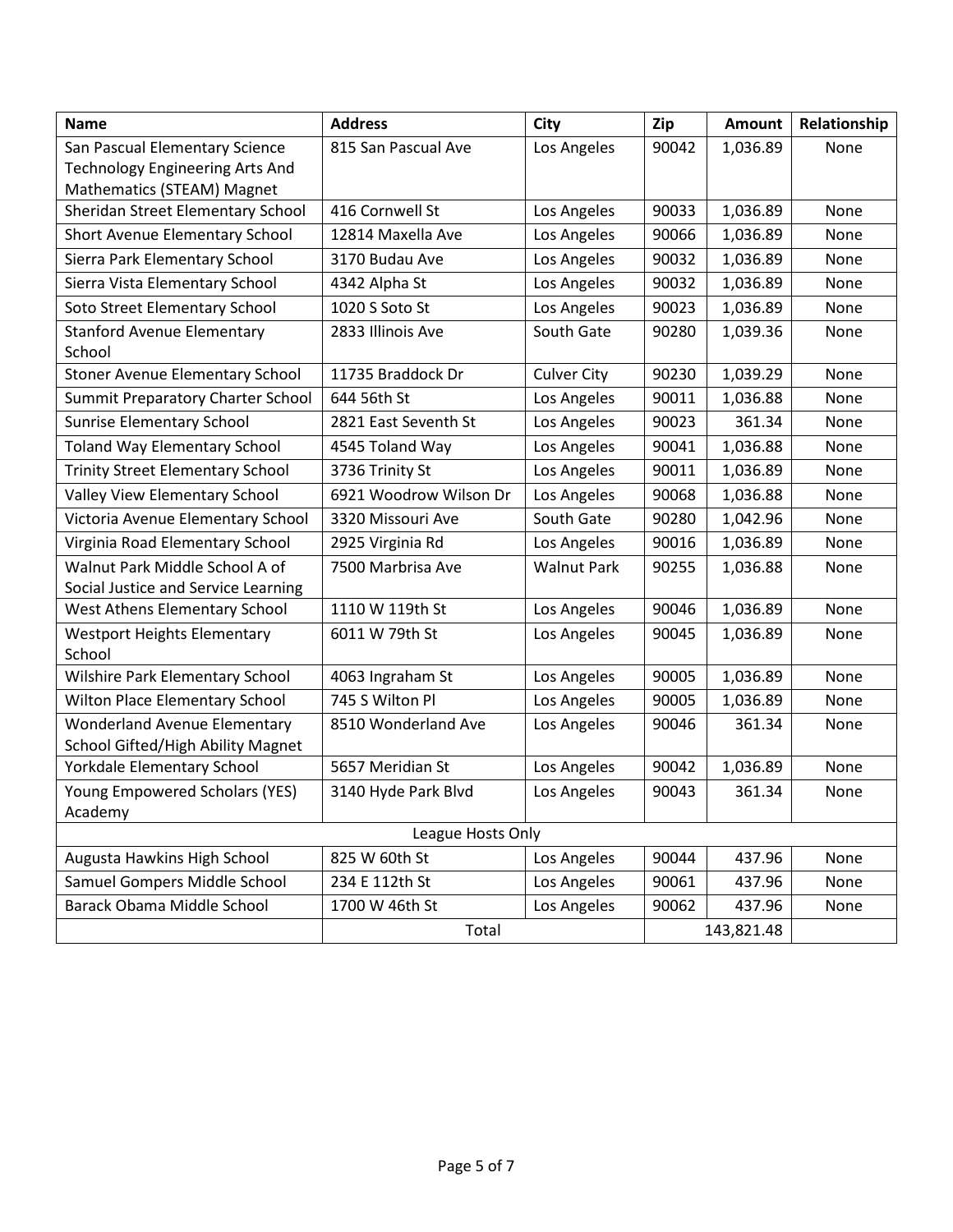## Fiscal Year 2017 **Los Angeles Robotics Form 199**

# **SCRRF College Scholarships**

| <b>Name</b>     | <b>Address</b>          | City            | Zip   | Amount   | Relationship |
|-----------------|-------------------------|-----------------|-------|----------|--------------|
| Wilder Buchanan | 1901 Venice Blyd        | Los Angeles     | 90006 | 1.000.00 | None         |
| Michael McNabb  | 10535 Zelzah Ave        | Granada Hills   | 91344 | 1.000.00 | None         |
| Madison Robbins | 4533 Laurel Canyon Blvd | North Hollywood | 91607 | 1.000.00 | None         |

# **Schedule of Expenses and Disbursements**

| <b>EXPENSES</b>       | <b>SCRRF</b> | <b>NTG</b>    | <b>Other</b> | <b>TOTAL</b>  |
|-----------------------|--------------|---------------|--------------|---------------|
| <b>Other Grants</b>   | $-34,000.00$ |               |              | $-34,000.00$  |
| Scholarship           | $-3,000.00$  |               |              | $-3,000.00$   |
| <b>Team Equipment</b> |              | $-115,286.12$ |              | $-115,286.12$ |
| <b>Team Field</b>     |              | $-4,947.50$   |              | $-4,947.50$   |
| <b>Team New</b>       |              | $-19,700.00$  |              | $-19,700.00$  |
| <b>Team Use Tax</b>   |              | $-3,887.86$   |              | $-3,887.86$   |
| <b>Grant Expenses</b> | $-37,000.00$ | $-143,821.48$ | 0.00         | $-180,821.48$ |
| Admin                 |              |               | $-242.82$    | $-242.82$     |
| Bank                  | $-57.15$     |               | $-0.86$      | $-58.01$      |
| <b>Facilities</b>     | $-144.00$    |               |              | $-144.00$     |
| Fields                | $-1,265.29$  |               |              | $-1,265.29$   |
| Insurance             |              |               | $-1,984.00$  | $-1,984.00$   |
| Other Expense         |              |               | $-37.47$     | $-37.47$      |
| Printing & Shipping   | $-6.65$      | $-18.81$      | 0.00         | $-25.46$      |
| Refund Expense        | $-1,103.54$  |               | $-39.00$     | $-1,142.54$   |
| <b>Other Expense</b>  | $-2,576.63$  | $-18.81$      | $-2,304.15$  | $-4,899.59$   |
| <b>Total Expenses</b> | $-39,576.63$ | $-143,840.29$ | $-2,304.15$  | $-185,721.07$ |

SCRRF = Southern California Regional Forum